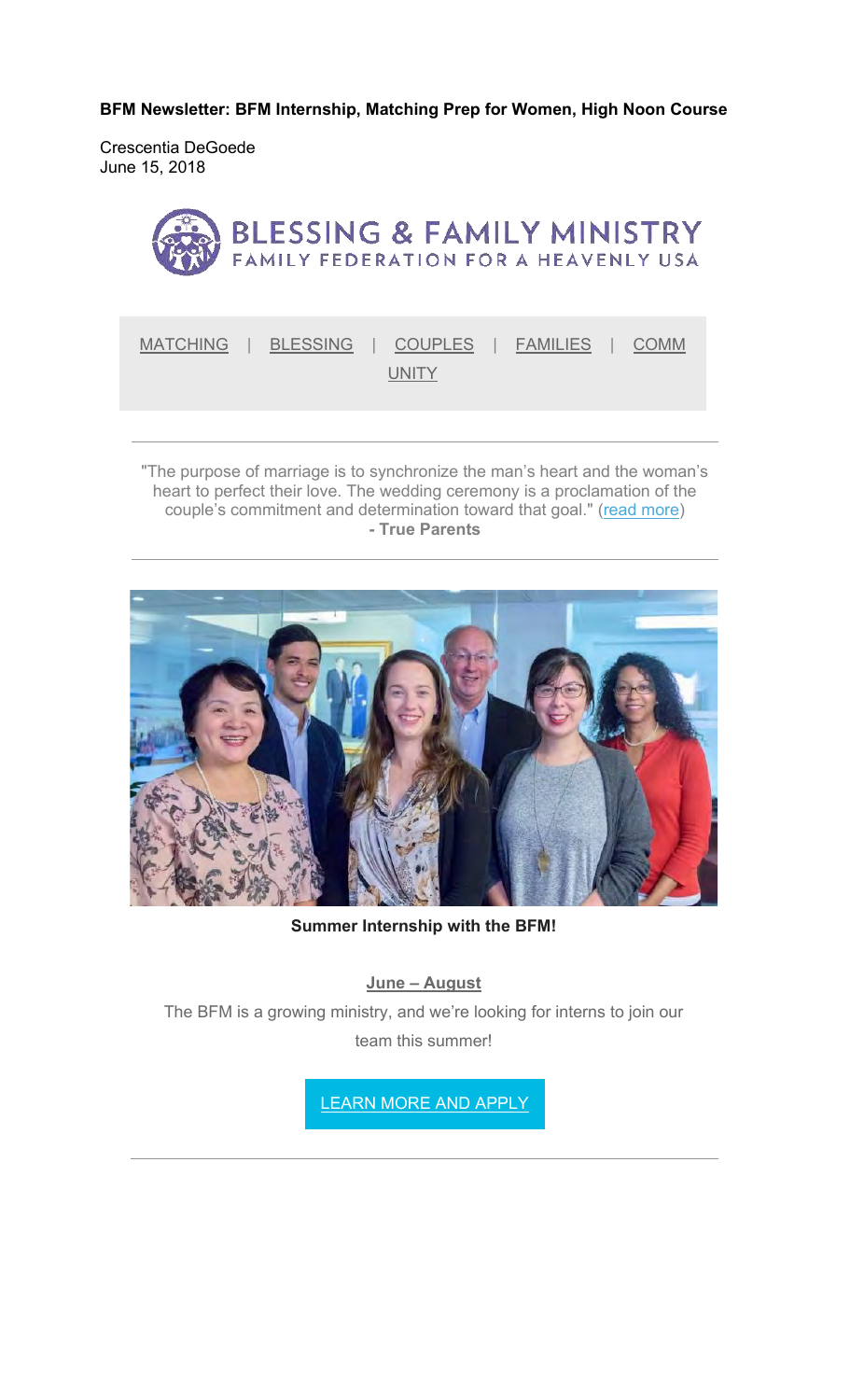

# **Free Spouse Support Course from High Noon**

#### **HighNoon.org**

A free resource to support the spouses of those impacted by the effects of pornography.





### **Article: Why It's Important to Praise Your Spouse**

NY Times bestselling author Michael Hyatt talks about why praising our spouses in public is the most important investment we can make.

READ ARTICLE



## **Hyojeong 21-Day Special Workshop for International Youth**

#### **June 30-July 20**

Don't miss the opportunity to attend the upcoming Hyojeong Cheongpyeong 21-Day Special Workshop for International Youth!

LEARN MORE OR REGISTER



### **Preparing for Him: Matching Preparation for Women**

How can one best prepare for marriage? Hear from several wives about how they prepared themselves for matching and marriage, what worked for them, and what they might have done better.